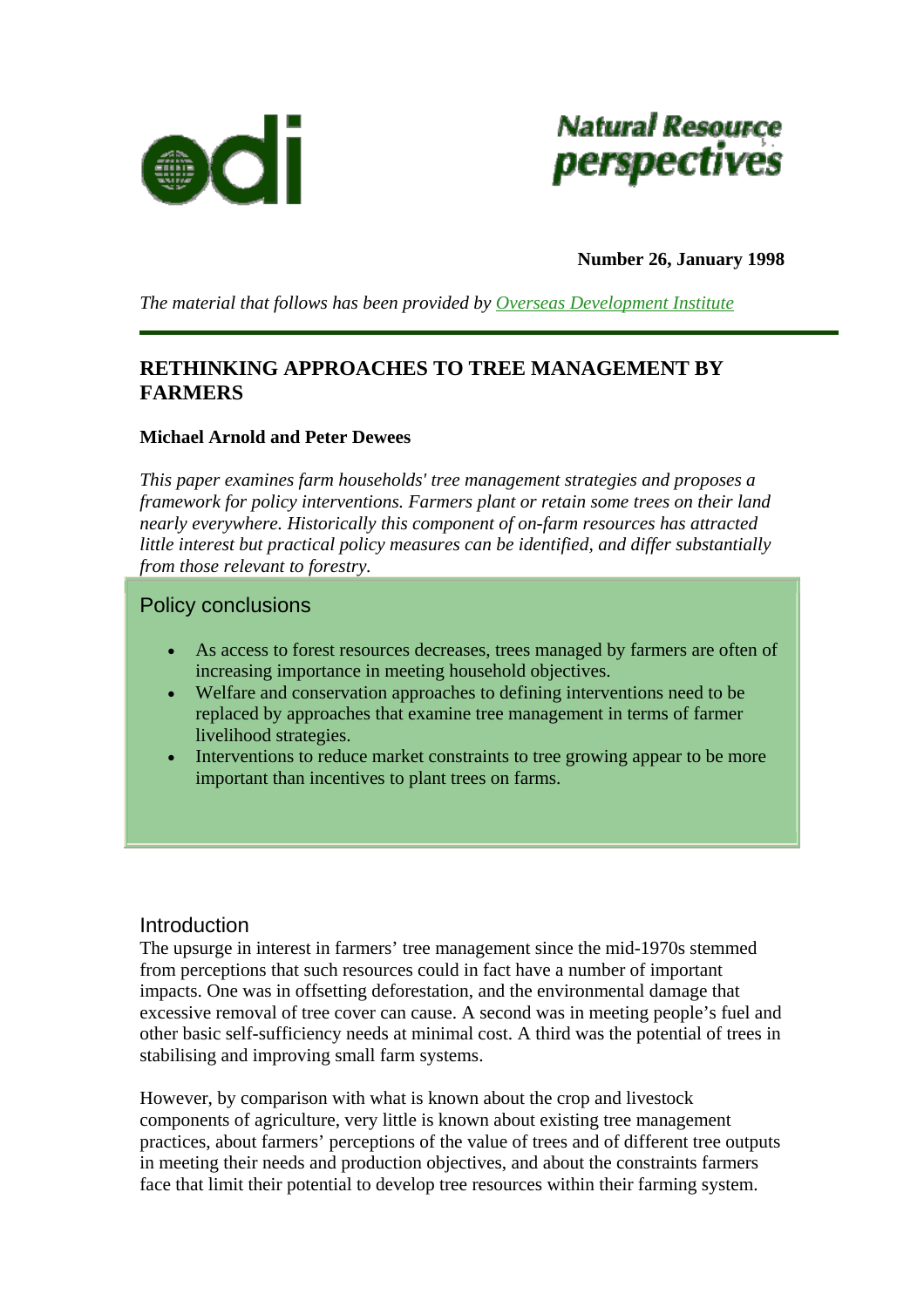Programmes to stimulate tree management at this level have been severely hindered by this lack of knowledge, and have had only limited impact.

This paper presents the results of recent research initiated to address some of these gaps in knowledge. The analysis moves away from the needs-based and conservation approaches that dominated much of the earlier work, and instead examines tree management in terms of farmer livelihood strategies and of the dynamics of rural change. It draws in particular on a number of detailed studies in eastern Africa and south Asia.

# Tree management and household strategies

Though patterns and intensities of tree planting vary widely, in general the density of planted trees increases as agriculture intensifies, and access to forests and woodland decreases. Trees are likely to be inserted into farm landscapes for the following reasons:

- to maintain supplies of tree products as off-farm tree production declines;
- to meet growing demand for tree products;
- to help maintain agricultural productivity; and
- to contribute to risk reduction and management.

Within this broad overall framework, farmers' patterns of tree management vary (Box 1) and their decisions are likely to be influenced by a number of factors, including: decline in access to off-farm tree resources, agroecological characteristics and land use practices, land and tree tenure and control, agrarian transformation and growth in market transactions, factor availability and allocation, and management of risk. The interaction between these factors in a number of the situations studied is summarised in Box 2.

# Box 1. Patterns of planted trees on farms

- *Trees maintained on non-arable or fallow land.* Low intensity management of naturally regenerated trees on uncultivated land is likely to occur in more extensive farming and grazing systems.
- *Trees grown around the house.* Where protection against livestock and burning is difficult, growing fruit and other valued trees is concentrated within a fenced area around the house.
- *Trees growing along boundaries and in other interstitial sites.* Found where trees need to be separated from crops in areas of intensive land use, or where trees are the dominant means of boundary demarcation, or where trees are the dominant means of boundary demarcation, or where lines of trees serve a protective purpose (e.g. windbreaks and contour planting).
- *Intercropping on arable land.* Generally takes the form of trees scattered, or in clumps or rows (alley cropping), as part of sometimes complex agricultural crop production. Occurs where trees provide benefits to agricultural crops through shade, shelter or soil improvement, or intercropping is mutually beneficial to both trees and crops because of shared water, soil, nutrient, and light resources. In multi-storied, multiple species compound farms and 'home gardens', tree/crop mixtures can represent important components of the overall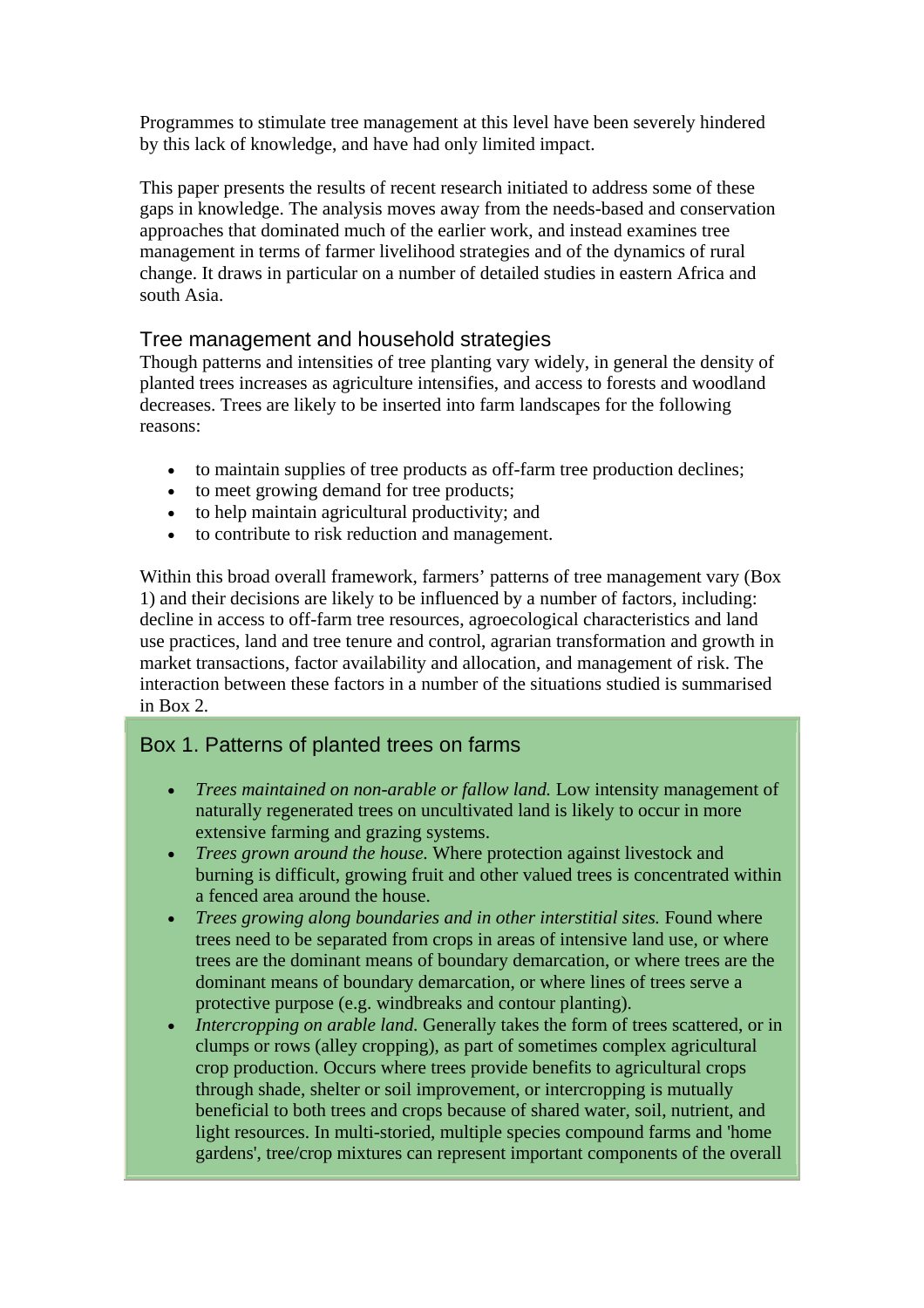farm system.

• *Monocropping on arable land (farm woodlots).* This is usually associated with the growing of trees to produce cash crops, such as poles, pulpwood or bark, or for fruits such as cashew nuts, and is likely to be found in the more advanced, market-oriented agricultural areas.

*Source: Arnold and Dewees 1997, 1995*

# Box 2. Patterns of farmer tree management in selected study areas\*

**Murang'a District, Kenya** In the transitional coffee/tea zone of Murang'a District between 20 and 30 per cent of smallholder farming land has been planted with woodlots of Acacia *mearnsii*, grown for its bark (yielding tanning extracts), charcoal, fuelwood and building poles. The results of a detailed study of around 120 households suggest that woodlots are more likely to be established as households age, are more risk-averse, and have less labour, and that woodlot clearance takes place when labour is more available to cultivate the holding. Woodlot-growing parcels tend to be on more steeply sloping sites, and therefore harder to work and more prone to erosion if cleared.

**Uttar Pradesh, India** When the government farm forestry programme started in the late 1970s, many farmers in the more commercialised parts of Uttar Pradesh adopted eucalyptus as a farm crop, in an area where farm trees had not been grown before, but then gave up its planting when the first production and marketing cycle was completed. A study of six villages showed that eucalypt planting was taken up more by wealthier farmers who had more land, had more assets, faced shortages of labour and problems of supervision, and had diversified sources of incomes. Eucalypt growing was discontinued due to higher than anticipated costs, lower crop yields in the vicinity of the planted trees, low output prices, and uncertainties over yields and markets.

**Siaya and South Nyanza Districts, Kenya** On-farm tree planting and management have become progressively more intensive with the transition to permanent cropping, the disappearance of communal tree resources, and the rise of local cash markets for fuelwood, poles, seedlings and fruit. During 1985–89 a farmer-responsive extension service substantially increased the 'menu' of tree-related options available to households, and farmers employed a large and growing number of different tree species and management practices. Farmers have increased the numbers and land area in trees under conditions of increasing land scarcity to obtain critical consumption goods which would otherwise have to be purchased, to diversify their sources of cash income, and to protect food security in the face of declining crop yields.

**Western Rajasthan, India** In this arid region, people have historically based their livelihood systems on production of grain in association with nitrogen-fixing trees, on livestock management, and on retaining a substantial part of the lands as common property to ensure a reserve of biomass products for use in low rainfall years. Changes in these biomass-centred strategies in the face of land reform, heightened population pressures on the land, and progressive commercialisation of agriculture in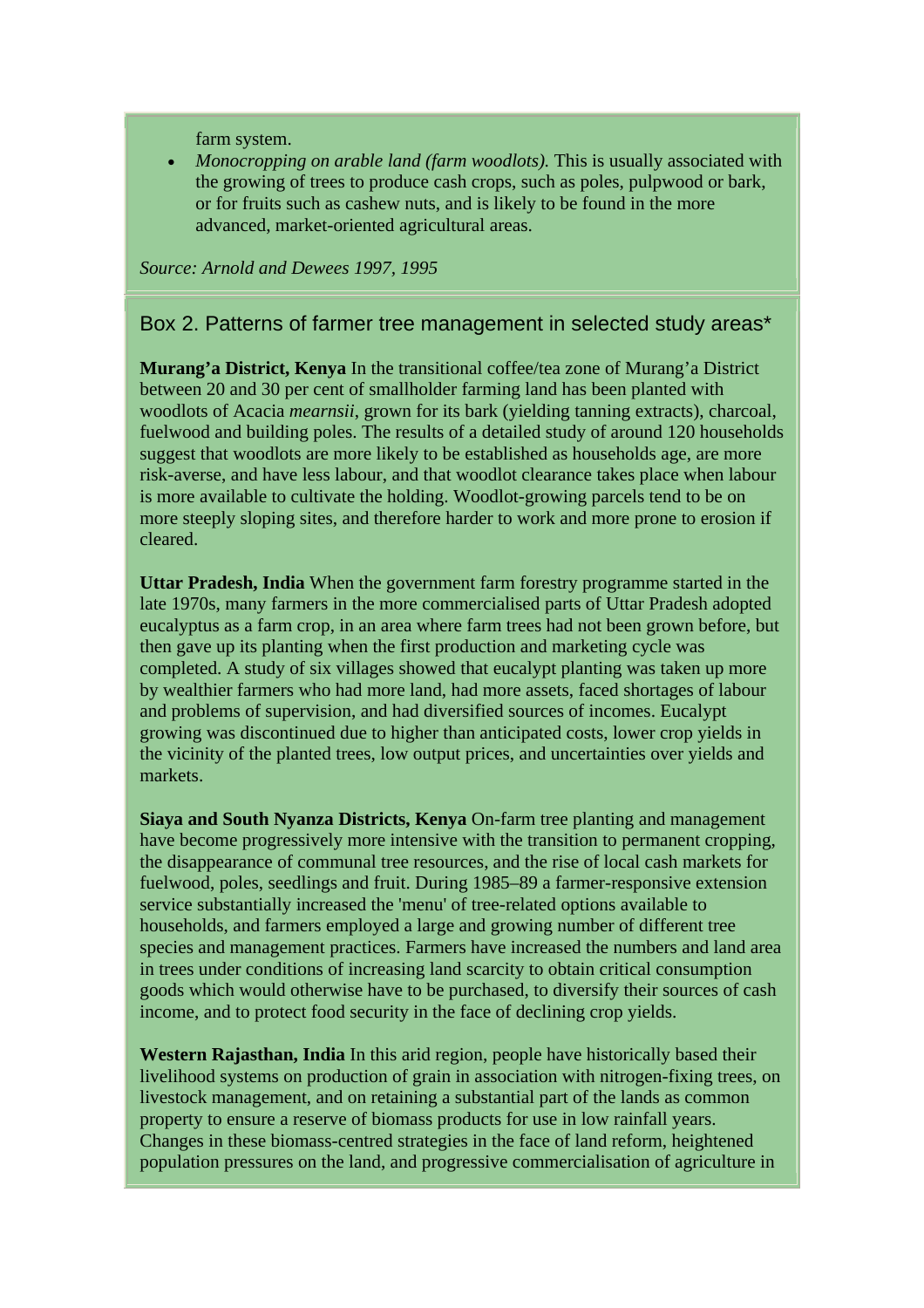response to growing access to markets, have been studied over two decades. Depletion of the area of common lands and overexploitation of the resource that remained has forced greater reliance on private tree management, but the adoption of tractor cultivation has hindered growth in the latter. It has proven possible to intercrop one locally important tree species under mechanisation but the system as a whole is being seriously threatened by the large net reduction in tree resources.

**Middle Hills, Nepal** Comparison of aerial photo cover from 1964 and 1988 in central Nepal showed a more than fourfold increase in tree density, despite increasing population pressures on the land. Farmers pursue a strategy of natural regeneration and planting first on stream beds and banks and other uncultivated land, then on the walls of rainfed terraces and then on the walls of irrigated terraces. Changes in labour availability, increased access to markets, and changes in fodder needs as livestock management practices evolve towards stall- feeding, may be factors influencing this increase in private tree management.

#### *\* Summarised from case studies reported in Arnold and Dewees 1997, 1995.*

Most farm-level tree management is primarily to meet household needs for fruit, fuel, fodder, building materials, etc. However, farmers increasingly exploit opportunities to generate additional income through sales. However, farmers' production of wood products for urban and industrial markets is often limited by competition from lowcost supplies from natural forests, price controls, and government restrictions on private harvesting and sale of wood. A combination of these factors helps explain the limited occurrence of private production of fuelwood and poles for urban and industrial markets.

Tree cover is often maintained, or is expanding, because labour rather than land is increasingly becoming the limiting factor on farm (Box 3), but this trend could be reversed if better functioning factor markets enable farmers to get better access to capital, labour and land. Farmer decisions to grow trees are also influenced by the role trees can play in risk management. Trees help to even out seasonal peaks and troughs in flows of produce or income and demands on farm labour. The preference in many farm systems for multi-product tree species, and use of a variety of trees rather than tree monocrops, reflects the greater flexibility and reduced exposure to risk that this offers. Trees can also provide a reserve for use or sale to meet emergencies or unexpected outlays. They also help to protect crops against damage from wind and water erosion, and contribute to maintaining soil nutrients. The presence of apparently low-yielding trees is often explained by their value in containing exposure to risk.

## Box 3. Trees and land and labour allocation

- Trees require less labour than most other crops, and so are attractive where labour is expensive, scarce or difficult to manage.
- Trees may be planted by households with access to sufficient income from non-farm sources, which consequently have less need to cultivate their land intensively.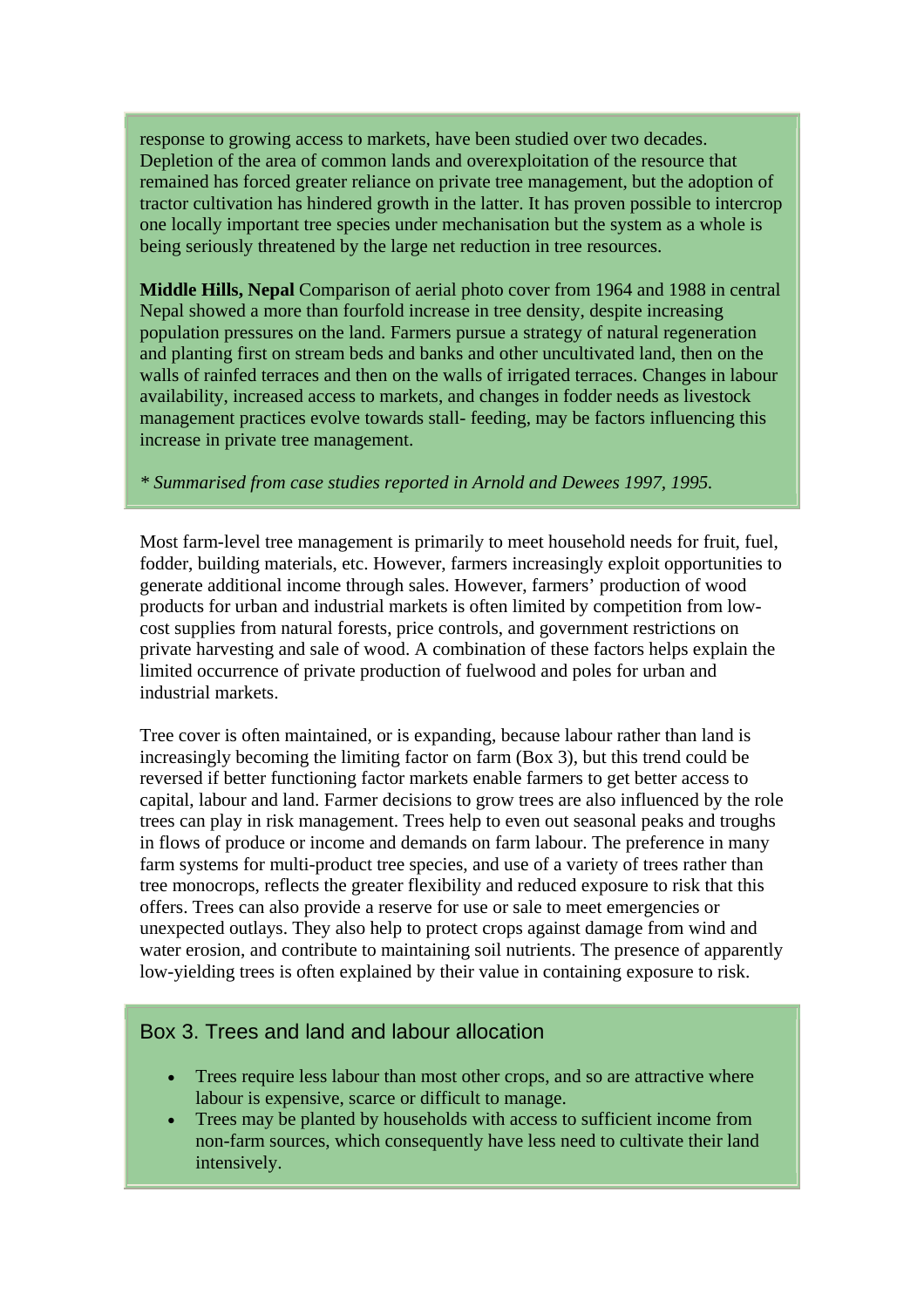• Trees may be planted and maintained as an alternative to renting out or sale of land that is surplus to the household's immediate needs in order to retain resources which can be pass on to the next generation.

*Source: Derived from Dewees and Saxena 1995 (in Arnold and Dewees 1997, 1995)* 

# Developing a framework for policy

Too many of the policy or project interventions to date have sought to encourage tree growing where trees are not an appropriate component of the farm household economy, or have attempted to induce growing of inappropriate trees. Others have pursued solutions that would require unrealistic change in the institutional or social framework, or have failed to focus on the critical areas where change could be brought about.

In any given situation, the potentials of tree-based interventions need to be compared with those of alternative ways of achieving the same goals. Equally, the policy analyst needs to know whether there are market or government failures that constrain or distort the present situation, and, if so, whether and how they might be remedied or alleviated through intervention.

The 'forest conservation' and 'welfare' approaches to farm trees in the 1970s and 1980s have proved to be of only limited value in defining an appropriate policy framework. With their restricted focus on particular needs and products, they tended to obscure the dynamics of farmers' economic responses to changes in demand and supply and to scarcity and abundance. Many failed tree-growing projects were a response to a perceived energy supply problem, rather than to real local needs for trees and tree products. Little was then known about how farmers respond spontaneously to declining supplies of fuelwood, and so the case for tree growing was not balanced against alternative courses of action.

Similarly, the perception that planting trees on farm could help to maintain or restore the environmental benefits of forest cover overlooked the very different patterns of tree cover that are established on farms. Trees in farming systems are more usefully seen not as part of the forest resource, but in the context of farm household livelihood needs and strategies.

More holistic analysis suggests that the earlier focus on intervening primarily to stimulate an increase in supply of tree products is insufficient: more attention should be paid to matching production with demand. In particular, higher priority should be given to changing policies and practices that presently constrain farmers' access to markets, and that depress market prices for their tree products. Action is thus likely to be needed in three policy areas:

- subsidies and related fiscal measures;
- regulatory and tenurial mechanisms; and
- public investment in research and other support services.

# Subsidies and fiscal measures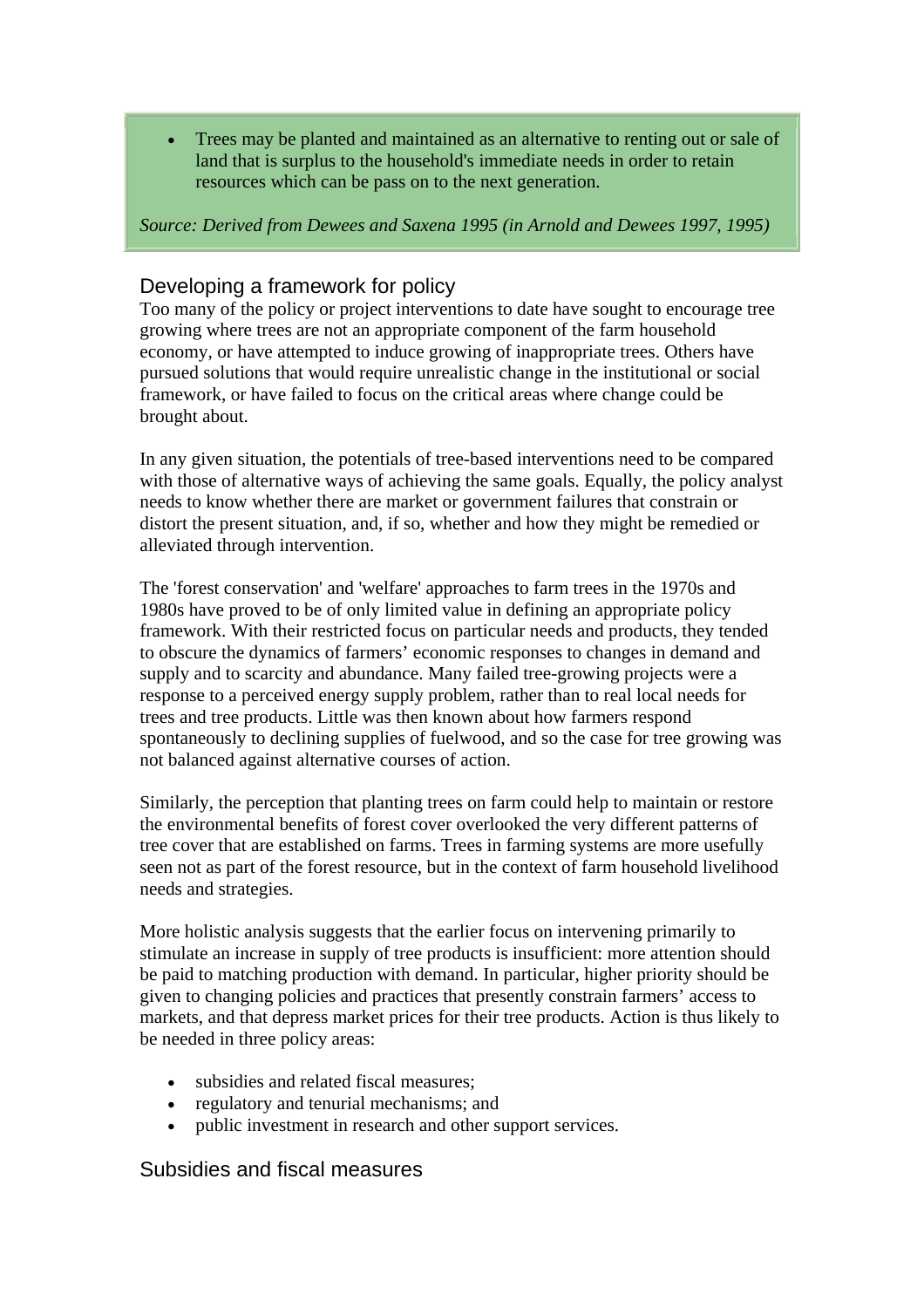#### **Subsidised planting stock**

Project interventions have centred on stimulating more tree planting through provision of subsidised planting stock, and/or cash payments to offset establishment and maintenance costs. However, as an enterprise requiring only low inputs of capital, it is not clear that cost constrains many farmers from growing trees. Indirect evidence of growth in market transactions in seedlings reinforces this view. There is also evidence that to subsidise planting stock can have negative impacts on the emergence of sustainable seedling production.

Recent evaluations of projects in India suggest that there is also a danger that interventions in the form of cash subsidies are encouraging tree crops in situations where they are unlikely to be viable or appropriate. Farmers appeared to be planting in response to the short-term returns from the cash payments provided rather than the longer term returns from investment in trees, leading to distortions in land use, threatening household food security or generating inequity through displacement of sharecroppers and grazing. There is also widespread evidence that both seedling distribution and cash subsidies tend to be targeted towards larger farmers – not least because this enables the forest service to reach its targets quickly and with the minimum number of transactions.

This is not to suggest that government help in providing seedlings is not needed. This can play an important pump priming role in getting increased tree planting established. It can also have a continuing role in providing species that are not locally available, or that are difficult to raise. However, the case for making the planting stock available at less than cost is questionable. Where costs of establishment or husbandry are constraints, more attention could be paid to use of credit, and measures to reduce costs, in order to avoid distortions arising from subsidies. Practices such as staggered planting, and interplanting with crops that produce intermediate yields, can limit the net costs of tree growing.

#### **Subsidies for competing land uses**

Shifts in farmer decisions in favour of or against tree crops are also influenced by agricultural policy measures that influence input and output prices for alternative agricultural crops and land uses. Subsidised fertiliser inputs and supported prices for agricultural crops, for example, are likely to bias choices against tree growing. Where it is not practical to remove these distortions, it could be argued that a countervailing fiscal intervention may be needed in order to restore the true competitive position of the latter. However, this is not necessarily best applied by subsidising the establishment phase; it may be more appropriately achieved by improving the demand and market prospects of the tree products.

In any event, the analyst considering the role of trees in a farming system needs to be aware of the impact of agricultural policy measures on the viability of tree growing. These can include policies that influence the adoption of new agricultural technologies such as use of tractors, and policies that affect shifts in livestock management and hence demand for grazing and fodder, as well as price policies.

#### **Price controls, subsidies and fuelwood markets**

Prices of fuelwood in urban markets are frequently kept low, for the same reasons of political gain that lead governments to keep urban food prices artificially low. This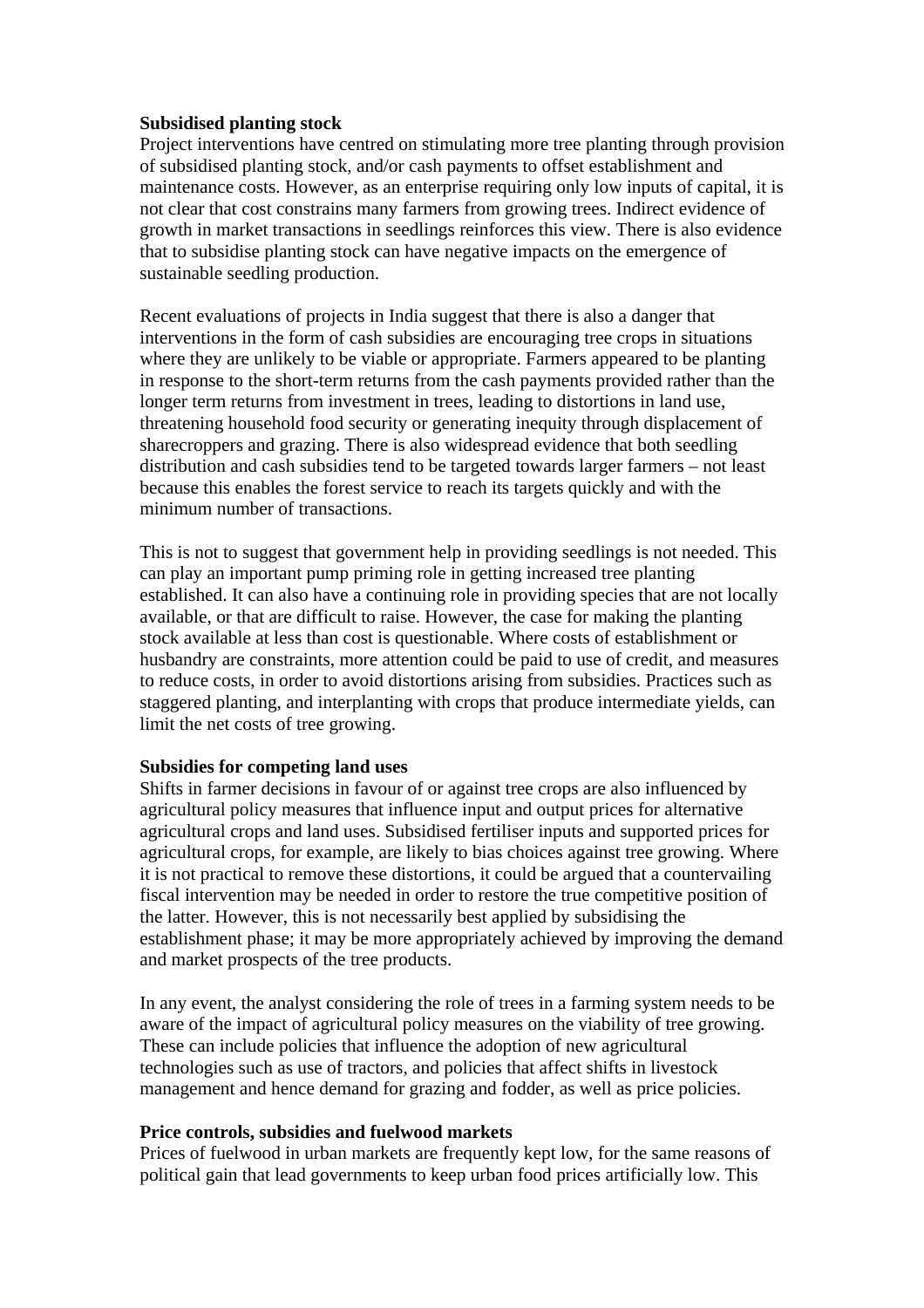may be achieved by price controls on fuelwood and/or charcoal, or by subsidising alternative fuels. Governments may therefore be focusing on subsidised planting as a way of stimulating supplies of fuelwoods because of political difficulties in the way of allowing prices to rise.

In many countries the government also intervenes in the market as a producer from state forests. Some products are made available at deliberately subsidised prices, because of their importance to the poor. Others are effectively sold at below-cost prices because the process of setting and collecting royalties fails to capture an appropriate share of the economic rent. The result is to confront the private producer with competition from subsidised sources, which often also gain from economies of scale in transport and marketing.

One of the more fundamental policy issues that many governments need to address, therefore, is conflict within their overall strategy to provide forest products. A logical long-term solution could be to phase out state production in those markets where farm-level production has a comparative advantage. In the short term the position of the latter can probably be improved by removing or relaxing regulatory constraints that reinforce the structural and scale advantages that the state, through its forestry administration, possesses as a producer of many forest products.

## Regulatory and tenurial measures

### **Regulations controlling private production and sale**

Often motivated by the need to prevent illegal felling, many states control commercial sales of private tree products, requiring producers or traders to obtain permits to harvest, transport and sell roundwood. The resulting cumbersome and costly bureaucratic procedures tend to make producers dependent on intermediaries, who have the skills and resources to navigate the procedures. The complexity, cost and poor market information (and therefore uncertainty) can prove to be a major distortion of market forces, and a disincentive to small producers in growing trees for sale.

If they cannot be abolished, controls of this kind can often be reduced and simplified without jeopardising the government's concern to protect against illegal felling. Where most trees planted for wood production are exotics, harvesting and transport controls and regulations can be modified to exclude these since they are not present in the natural forests that forest services seek to protect.

#### **Security of tenure**

It is widely argued that security of tenure is one of the most important conditions that farmers require before investing in a long-maturity crop like trees but this need not imply private ownership. For instance, in many customary systems in Africa, persons who plant trees are assured of continued rights to the produce even after they have relinquished control of the land on which the trees are located.

Where the tenure situation does pose a constraint to tree growing, it is likely to be more realistic to seek solutions that can be effected within the existing legal and tenurial framework, than to try to alter it. Moreover, past changes have often engendered a strong distrust of government intervention in this area. Moves to alter control of land by creating individual titles to common pool resources can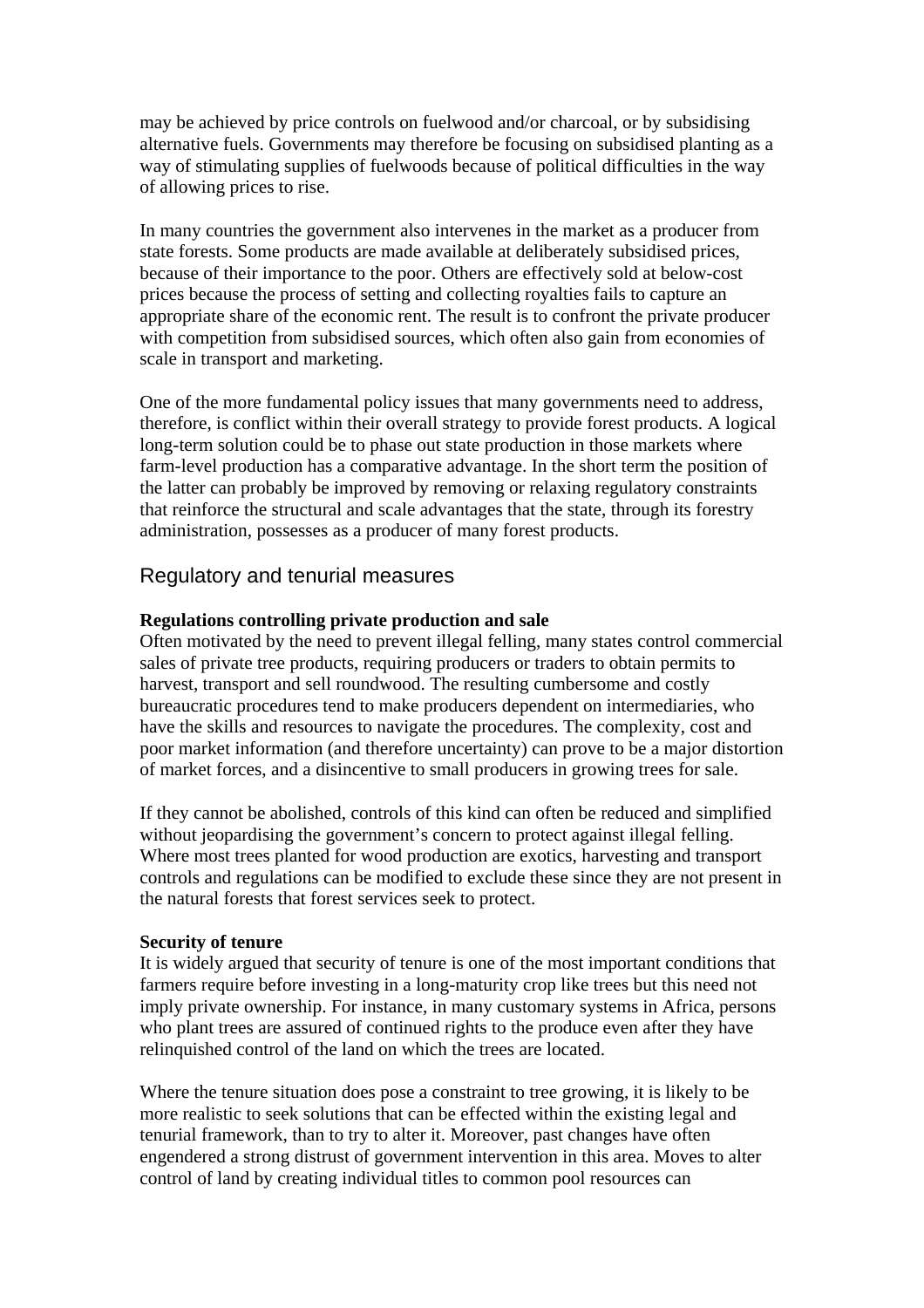disenfranchise large segments of the local population. The prospect of change can thus itself introduce uncertainty, and so may inhibit investments in long-term activities such as tree growing.

In many countries the state is empowered to appropriate forest or woodland areas. While often intended to bring threatened forests under sound public management, this approach may discourage private tree planting because it introduces uncertainties about rights of ownership and usufruct. Clarification of the application of such linkages between the presence or absence of trees and control of the land could often provide the assurance that farmers need.

# Public investment in research and support services

### **Research**

The perception that the problems that were to be tackled through farm forestry needed urgent action, on a massive scale, often resulted in pressures on forest services to achieve overambitious targets for seedling distribution and uptake by farmers – pressures that all too often resulted in priority being accorded to quantity rather than quality (or appropriateness). Many tree-planting support programmes have consequently been characterised by poor technical prescriptions and practices.

Though nominally designed to service a 'needs' approach, technical options made available to farmers have seldom been systematically selected to match those needs. Many projects, for instance, have favoured a small number of forestry species better suited for production of timber than of the produce farmers seek to obtain from trees.

There is therefore need for a greater content of applied research that responds to the needs, opportunities and constraints actually faced by farmers. This should focus *inter alia* on helping to identify changing demands that farmers could exploit. Many tree species that have physical and husbandry characteristics well suited to their employment as components of agroforestry systems, will make economic sense to farmers only if there are outlets for those of the tree's outputs that have to be processed.

#### **Broader approaches to extension**

The study in western Kenya (Box 2) showed that, where they had access to a wide range of tree-based options, farmers employed a wide range of species, in a variety of different roles and niches, as they intensified land use. This suggests a much broaderbased approach to extension than has usually been adopted, with farmers being able to choose from a menu of options, reflecting the widely varying requirements between, and even within, households for specific tree products and services. Extension should also be able to provide access to market information and to help in marketing.

This also suggests a more flexible approach to structuring support services than has been evident in some of the larger target-driven programmes designed to support farm-level tree growing. A greater use of pilot activities in the initial phase, and a more measured build up, should enhance the likelihood that support services are able to respond to local conditions.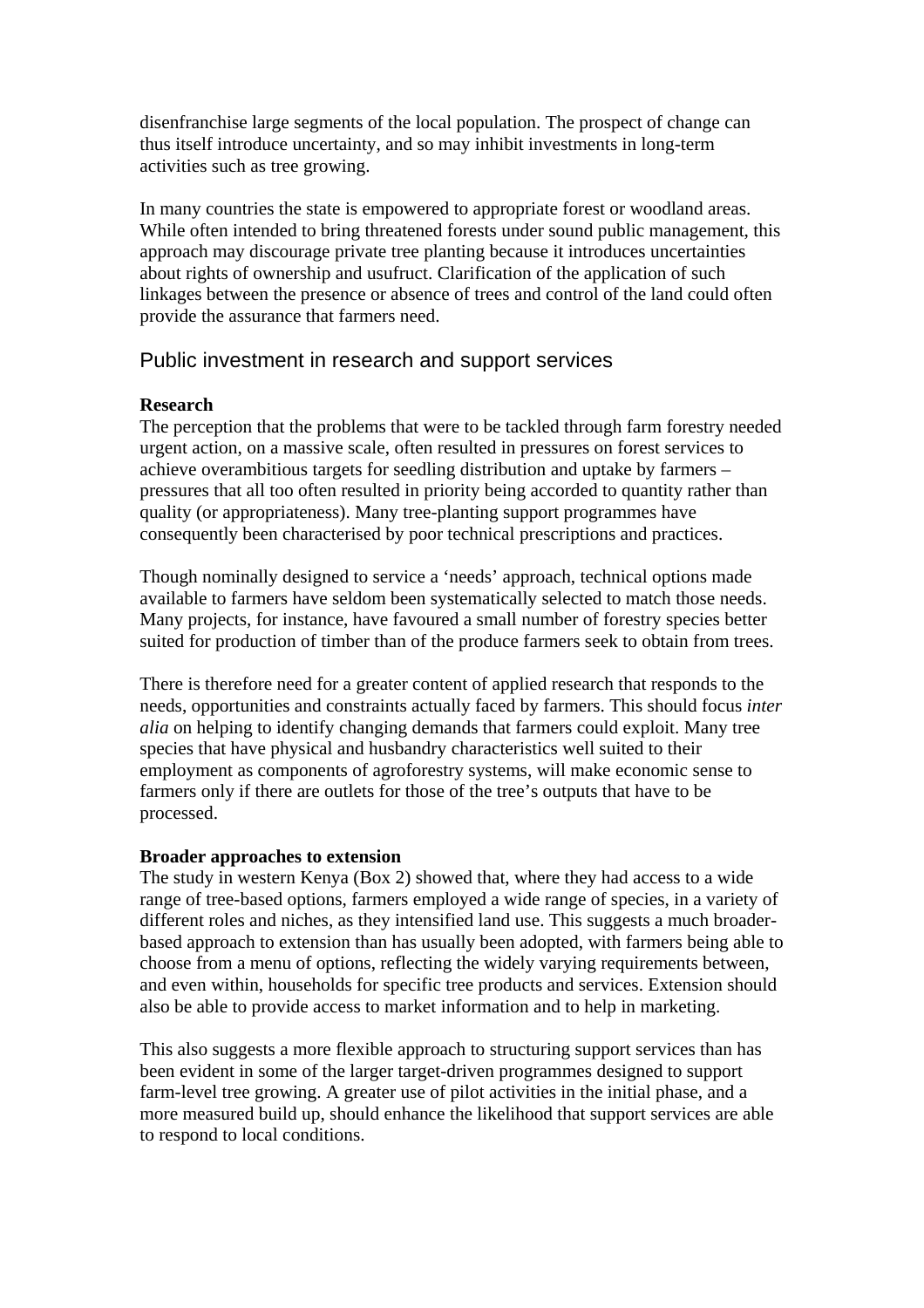#### **Strengthening the planning data base**

The historical data on changes in production and use that normally provide the starting point for policy analysis have seldom been assembled over a long enough period for tree resources within agricultural systems. Because of the shortage of detailed 'case' studies of tree management it is seldom possible to examine the likely patterns of change through comparative studies across different situations. Nor are existing secondary data usually spatially organised in a manner that would facilitate such exploration of patterns of behaviour and change.

There are a number of ways in which existing information can be used in order to improve the information base. Archival research can often yield important pointers to past change in the presence of trees within land and resource use, and the reasons for change. Aerial photographic coverage and satellite imagery from different periods can provide more direct and detailed evidence of the nature and extent of past changes in tree cover (and provide a basis for designing follow-up field studies). Secondary data may be reorganised in ways that permit comparison of patterns of tree occurrence and management across different agroecological regions, land use systems, and conditions of wealth and market access. Careful monitoring and evaluation of projects, and of experiments, is another valuable source of information of use in analysis. There are also other techniques, such as landscape modelling, that might be used.

The improvement of data at the policy and planning level needs to be matched by information that improves understanding of the role of trees and tree products in the household economy at the local level. Traditional household and regional surveys have an important role to play in this connection, as do forms of appraisal that involve local people more directly in the planning and decision process.

#### **Conclusions**

Tree management practices by farmers reflect the many different ways in which trees contribute to multiple-objective livelihood strategies. Farmers need access to a menu of tree species that are matched to their different needs and opportunities. Policy analysis needs to compare tree solutions with alternatives, and to recognise the adaptations to scarcity already practised by farmers. Interventions to reduce market and demand constraints to tree growing appear to be more important than incentives to plant trees. There is a danger that, by hindering farmer access to tree product markets, governments may inadvertently be interfering with the shift from a subsistence to a market economy.

#### References

Arnold, J.E.M. and Dewees, P.A. (eds) (1997) *Farms, Trees and Farmers: Responses to Agricultural Intensification*. Earthscan Publications, London. (Also published as *Tree Management in Farmer Strategies: Responses to Agricultural Intensification*. Oxford University Press, Oxford, 1995.)

Michael Arnold can be contacted at 19 Hayward Road, Oxford OX2 8LN, UK. *Tel:* + 44 1865 557811 *Fax:* + 44 1865 511107 *Email:* MikeArnold1@compuserve.com